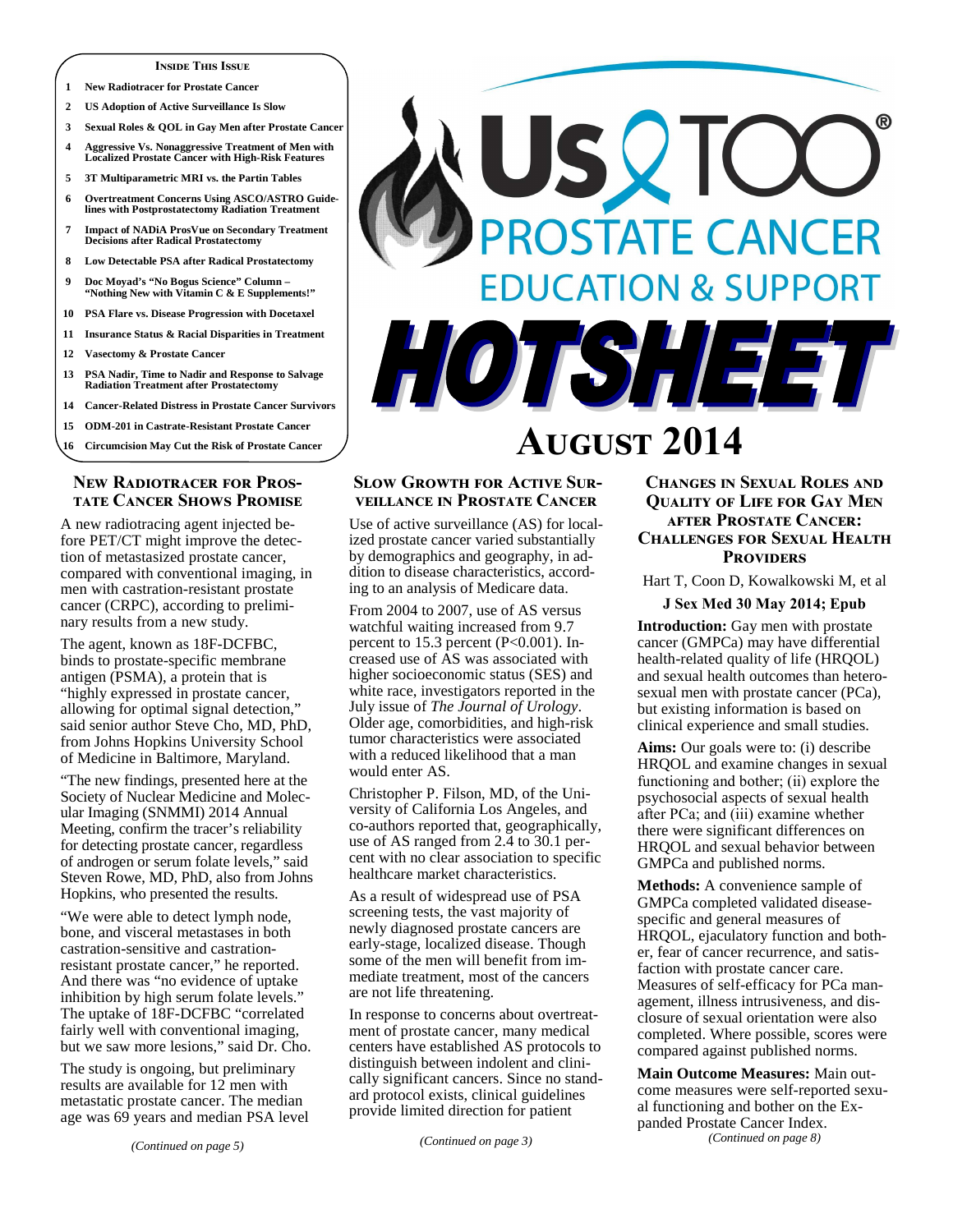## **PAGE 2**



## **AND PEOPLE LIKE YOU!**

ITEMS CONTAINED IN US TOO PUBLICATIONS ARE OB-TAINED FROM VARIOUS NEWS SOURCES AND EDITED FOR INCLUSION. WHERE AVAILABLE, A POINT-OF-CONTACT IS PROVIDED. REFERENCES TO PERSONS. COMPANIES. PROD-UCTS OR SERVICES ARE PROVIDED FOR INFORMATION ONLY AND ARE NOT ENDORSEMENTS. READERS SHOULD CONDUCT THEIR OWN RESEARCH INTO ANY PERSON. COMPANY, PRODUCT OR SERVICE, AND CONSULT WITH THEIR LOVED ONES AND PERSONAL PHYSICIAN BEFORE DECIDING ON  $\underline{\text{ANY}}$  COURSE OF ACTION.

THE INFORMATION AND OPINIONS EXPRESSED IN THIS PUBLICATION ARE NOT RECOMMENDATIONS FOR ANY MEDICAL TREATMENT, PRODUCT SERVICE OR COURSE OF ACTION BY US TOO INTERNATIONAL, INC., ITS OFFICERS AND DIRECTORS, OR THE EDITORS OF THIS PUBLICATION. FOR MEDICAL, LEGAL OR OTHER ADVICE, PLEASE CONSULT PROFESSIONAL(S) OF YOUR CHOICE.

#### *HotSheet* Editorial Team:

JONATHAN MCDERMED, PHARMD ROB PROTZ, MS TOM KIRK JACKIE KONIECZKA CHUCK STRAND

US TOO INTERNATIONAL STAFF: TOM KIRK, PRESIDENT AND CEO JACKIE KONIECZKA, OFFICE MANAGER TERRI GIBBONS LIKOWSKI, CHAPTER SERVICES MANAGER, PHONE 1-877-978-7866 (TOLL-FREE) JOHN LUPTON, DIRECTOR OF DEVELOPMENT CHUCK STRAND, DIRECTOR OF MARKETING AND COMMUNICATIONS

US TOO BOARD OF DIRECTORS:

## Executive Committee/Officers

JIM RIEDER, CHAIRMAN JEFF MILLS, VICE CHAIRMAN TODD AHRENS, TREASURER BILL SEIDEL, SECRETARY

#### **DIRECTORS**

FRED ALLEN TOM CVIKOTA **JERRY DEANS** JIM HAMMACK, DDS **JERRY HARDY** KEITH HOFFMAN DAVID LUBAROFF, PHD IM NADDEO DEXTER C. RUMSEY III TOM KIRK, PRESIDENT AND CEO

US TOO INTERNATIONAL, INC. IS INCORPORATED IN THE STATE OF ILLINOIS AND RECOGNIZED AS A  $501(c)(3)$  NOT-FOR-PROFIT CHARITABLE CORPORATION

#### **DONATIONS/GIFTS TO US TOO** ARE TAX DEDUCTIBLE

2720 S. RIVER RD., STE. 112, DES PLAINES, IL 60018 PHONE: (630) 795-1002 / FAX: (630) 795-1602

**WEBSITE: WWW.USTOO.ORG** COPYRIGHT 2014, US TOO INTERNATIONAL, INC. **COMPARATIVE EFFECTIVENESS OF AGGRESSIVE VERSUS NONAGGRESSIVE TREATMENT AMONG MEN WITH EARLY-STAGE PROSTATE CANCER AND DIFFERING COMORBID DISEASE BURDENS AT DIAGNOSIS** 

Daskivich TJ, Lai J, Dick AW, et al

## **Cancer 13 May 2014; Epub**

**Background:** This study sought to compare the effectiveness of aggressive versus nonaggressive treatment in reducing cancer-specific mortality (CCM) for older men with early-stage prostate cancer across differing comorbid disease burdens at diagnosis.

**Methods:** In total, the authors sampled 140,553 men aged ≥66 years with earlystage prostate cancer who were diagnosed between 1991 and 2007 from the Surveillance, Epidemiology, and End Results-Medicare database. Propensityadjusted competing-risks regression analysis was used to compare the risk of CCM between men who received aggressive versus nonaggressive treatment among comorbidity subgroups.

**Results:** In propensity-adjusted competing-risks regression analysis, aggressive treatment was associated with a significantly lower risk of CCM among men who had Charlson scores of 0, 1, and 2 but not among men who had Charlson scores  $\geq$ 3 (subhazard ratio, 0.85; 95%) confidence interval, 0.62-1.18). The absolute reduction in 15-year CCM between men who received aggressive versus nonaggressive treatment was 6.1%, 4.3%, 3.9%, and 0.9% for men with Charlson scores of 0, 1, 2, and  $\geq 3$ , respectively. Among men who had welldifferentiated and moderatelydifferentiated tumors, aggressive treatment again was associated with a lower risk of CCM for those who had Charlson scores of 0, 1, and 2 but not for those who had Charlson scores ≥3 (subhazard ratio, 1.14; 95% confidence interval, 0.70-1.89). The absolute reduction in 15-year CCM between men who received aggressive versus nonaggressive treatment was 3.8%, 3%, 1.9%, and –0.5% for men with Charlson scores of 0, 1, 2, and  $\geq$ 3, respectively.

**Conclusions:** The cancer-specific survival benefit from aggressive treatment for early-stage prostate cancer diminishes with increasing comorbidity at diagnosis. Men with Charlson scores  $\geq 3$ garner no survival benefit from aggressive treatment.

## **COMPARING 3T MULTIPARAMET-**RIC MRI AND THE PARTIN TABLES **TO PREDICT ORGAN-CONFINED PROSTATE CANCER AFTER RADICAL PROSTATECTOMY**

Gupta RT, Faridi KF, Singh AA, et al

#### **Urol Oncol 23 May 2014; Epub**

**Objectives**: The purpose of our study was to test our hypothesis that multiparametric magnetic resonance imaging (mpMRI) may have a higher prognostic accuracy than the Partin tables in predicting organ-confined (OC) prostate cancer and extracapsular extension (ECE) after radical prostatectomy (RP).

**Methods and Materials**: After institutional review board approval, we retrospectively reviewed 60 men who underwent 3T mpMRI before RP. MpMRI was used to assess clinical stage and the updated version of the Partin tables was used to calculate the probability of each man to harbor OC disease (OCD). Sensitivity, specificity, positive predictive value (PPV), and negative predictive value (NPV) of mpMRI in detecting OC and ECE were calculated. Logistic regression models predicting OC pathology were created using either clinical stage at mpMRI or Partin tables' probability. The area under the curve (AUC) was used to calculate the predictive accuracy of each model.

**Results:** Median PSA level at diagnosis was 5ng/mL (range: 4.1-6.7ng/mL). Overall, 52 (86.7%) men had cT1 disease, seven (11.7%) had cT2a/b, and one (1.6%) had cT3b at digital rectal examination. Biopsy Gleason score was 6, 3+4=7, 4+3=7, 8, and 9-10 in 28 (46.7%), 15 (25%), three (5%), 10 (16.7%), and four (6.6%) men, respectively. At mpMRI, clinical stage was defined as cT2a/b, cT2c, cT3a, and cT3b in 11 (18.3%), 23 (38.3%), 21 (35%), and five (8.4%) men, respectively. At final pathology, 38 men (63.3%) had OCD, whereas 18 (30%) had ECE and four (6.7%) had seminal vesicle invasion. The sensitivity, specificity, PPV, and NPV of mpMRI in detecting OCD were 81.6%, 86.4%, 91.2%, and 73.1%, respectively, whereas in detecting ECE were 77.8%, 83.4%, 66.7%, and 89.7%, respectively.

At logistic regression, both the Partin tables-derived probability and the mpMRI clinical staging were significantly associated with OCD (all P< 0.01). The AUCs of the model built us-

*(Continued on page 3)*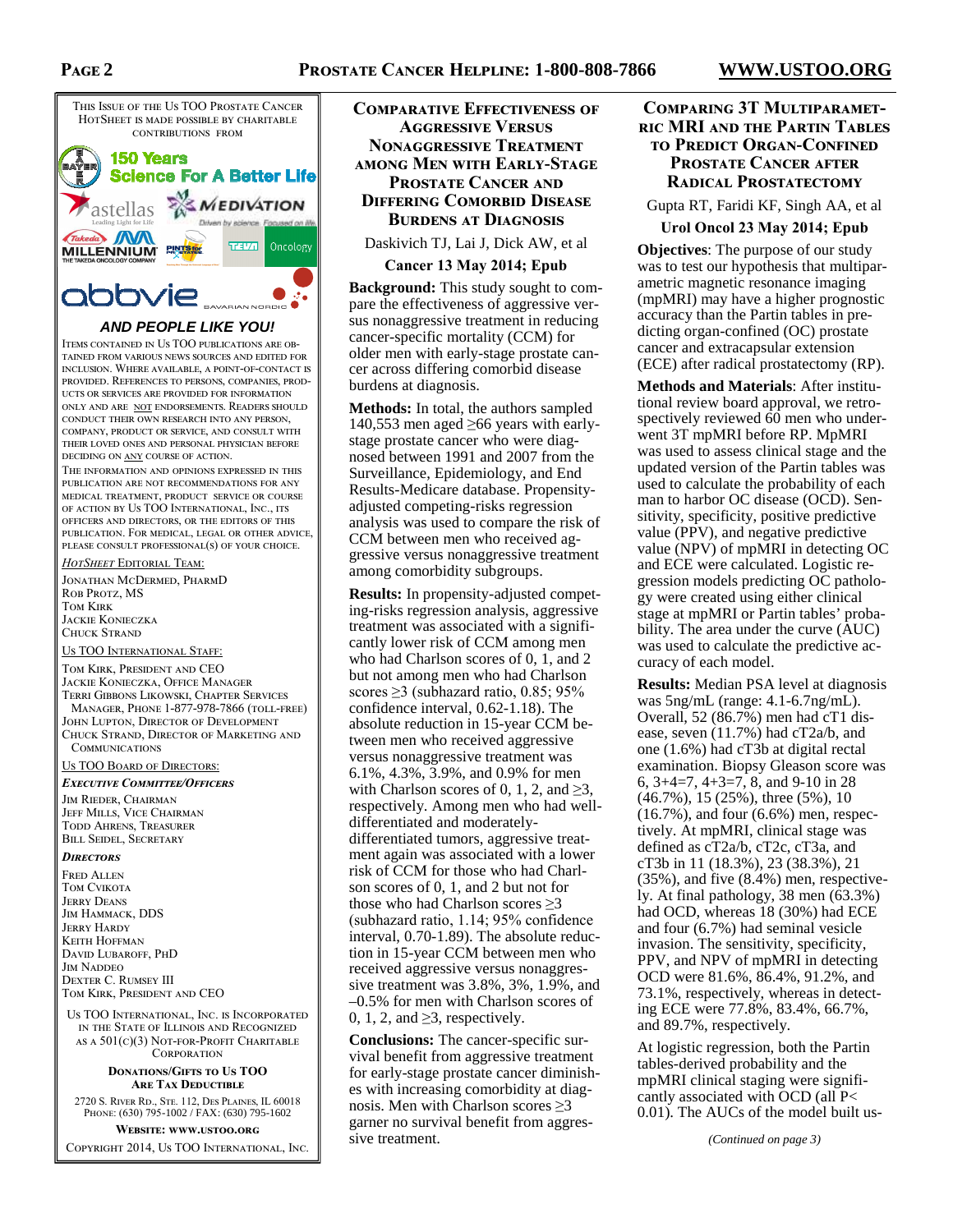## **CONCERN FOR OVERTREATMENT** USING THE AUA/ASTRO GUIDE-LINE ON ADJUVANT RADIOTHERAPY **AFTER RADICAL PROSTATECTOMY**

Kang JH, Ha Y-S, Kim S, et al **BMC Urol 2014; 14(30) [proof]**

**Background:** Recently, three prospective randomized trials have shown that adjuvant radiotherapy (ART) after radical prostatectomy (RP) for men with pT3 and/or positive margins improves biochemical progression-free survival and local recurrence-free survival. But, the optimal management of these patients after RP is an issue which has been debated continuously. The object of this study was to determine the necessity of ART by reviewing the outcomes of observation without ART after RP in men with pathologic indications for ART according to the current American Urological Association (AUA)/ American Society for Radiation Oncology (ASTRO) guideline.

**Methods:** From a prospectively maintained database, 163 men were eligible for inclusion in this study. These men had a pathological stage pT2–3 N0 with an undetectable PSA level after RP and met one or more of the three following risk factors: capsular perforation, positive surgical margins, or seminal vesicle invasion. We excluded the men who had received neoadjuvant hormonal therapy or adjuvant treatment, or had less than 24 months of follow-up. To determine the factors that influenced biochemical recurrence (BCR)-free, univariate and multivariate Cox proportional hazards analyses were performed.

**Results:** Among the 163 men, median follow-up was 50.5 months (24.0–88.2 months). Of those men under observation, 27 had BCR and received salvage radiotherapy (SRT). The multivariate Cox analysis showed that BCR was marginally associated with pre-operative serum PSA ( $P = 0.082$ ), and the pathologic GS (HR,  $4.063$ ; P = 0.001) was an independent predictor of BCR. More importantly, in 87 men with pre-RP PSA <6.35 ng/ml and GS  $\leq$ 7, only 3 developed BCR.

**Conclusions:** Of the 163 men who qualified for ART based on the current AUA/ASTRO guideline, only 27 (16.6%) developed BCR and received SRT. Therefore, using ART following RP using the current recommendation may be an overtreatment in an overwhelming majority of the patients.

## **IMPACT OF NADIA PROSVUE PSA SLOPE ON SECONDARY TREATMENT DECISIONS AFTER RADICAL PROSTATECTOMY**

Moul JW, Chen DYT, Trabulsi EJ, et al

#### **Prostate Cancer Prostatic Dis 15 July 2014; Epub**

**Background:** Selecting appropriate candidates for postprostatectomy radiotherapy is challenging because adverse pathologic features cannot accurately predict clinical recurrence. Biomarkers that identify residual disease activity may assist clinicians when counseling patients on the risks, benefits and costs of secondary treatment. NADiA® ProsVue™ PSA slope results ≤2.0 pg/ mL/mo are predictive of a reduced risk of clinical recurrence, however, its clinical utility has not yet been studied.

**Methods:** We prospectively enrolled men treated by radical prostatectomy in a multicenter, IRB-approved clinical trial. At post-surgical followup, investigators (N=17) stratified men into low-, intermediate- or high-risk groups for prostate cancer recurrence based on clinicopathologic findings and other factors. Investigators documented their initial treatment plan for each subject and serially collected three serum samples for ProsVue testing. After the ProsVue result was reported, investigators recorded whether or not the initial treatment plan was changed. The proportion of cases referred for secondary treatment before and after ProsVue was reported and the significance of the difference determined.

**Results:** Complete assessments were reported for 225 men, 128 (56.9%) of whom were stratified into intermediate and high risk groups. Investigators reported that they would have referred 41/128 (32.0%) at-risk men for secondary treatment. However, after results were known, they referred only 15/128 (11.7%) men. The difference in proportions (-20.3%, 95% confidence interval [CI] -29.9 to  $-10.3\%$ ) is significant (p <0.0001). Odds of a referral was significantly reduced after results were reported (Odds Ratio 0.28, 95% CI 0.15–0.54,  $p \leq 0.0001$ ).

**Conclusion:** Knowledge of a ProsVue result had significant impact on the final treatment plan. A ProsVue result ≤2.0 pg/mL/mo significantly reduced the proportion of men at risk of recurrence that would otherwise have been referred for secondary treatment.

#### **SLOW GROWTH FOR AS**

*(Continued from page 1)* 

selection, and use of AS remain poorly understood because fewer than 10 percent of men enrolled in protocols prior to 2007.

To examine trends in active surveillance, Filson and colleagues analyzed Medicare -linked data from the National Cancer Institute's Surveillance, Epidemiology and End Results program for the years 2004 to 2007. They identified all patients who did not have definitive treatment within 12 months of diagnosis (expectant treatment) and evaluated factors associated with use of AS (repeat biopsy and PSA testing) versus watchful waiting.

The query identified 7,347 men ≥66 with expectantly managed prostate cancer during the study period. Overall, 932 (12.4%) entered AS. The authors found that use of AS decreased with increasing patient age (P<0.001 for trend), number of comorbid conditions (P<0.001), and tumor risk (P<0.001).

Use of AS increased with SES (P<0.001) and was more common in white men (13%) as compared with black men (11.2%) or "other" (10.2%). Although use of AS varied significantly by geography, the authors could find no market-specific characteristics associated with AS.

The authors concluded that future research should seek to quantify patient and provider contributions to the variation, identify facilitators and barriers to use of AS, identify factors associated with racial variations, and use other data sources to improve understanding of variations in use of AS across insurance plans and age groups.

*MedPage Today, 2 July 2014* 

## MPMRI VERSUS PARTIN TABLES

*(Continued from page 2)* 

ing the Partin tables and that of the mpMRI model were 0.62 and 0.82, respectively ( $P = 0.04$ ).

**Conclusions:** The predictive accuracy of mpMRI in predicting OCD on pathological analysis is significantly greater than that of the Partin tables. MpMRI had a high PPV (91.2%) when predicting OCD and a high NPV (89.7%) with regards to ECE. MpMRI should be considered when planning prostate cancer treatment in addition to readily available clinical parameters.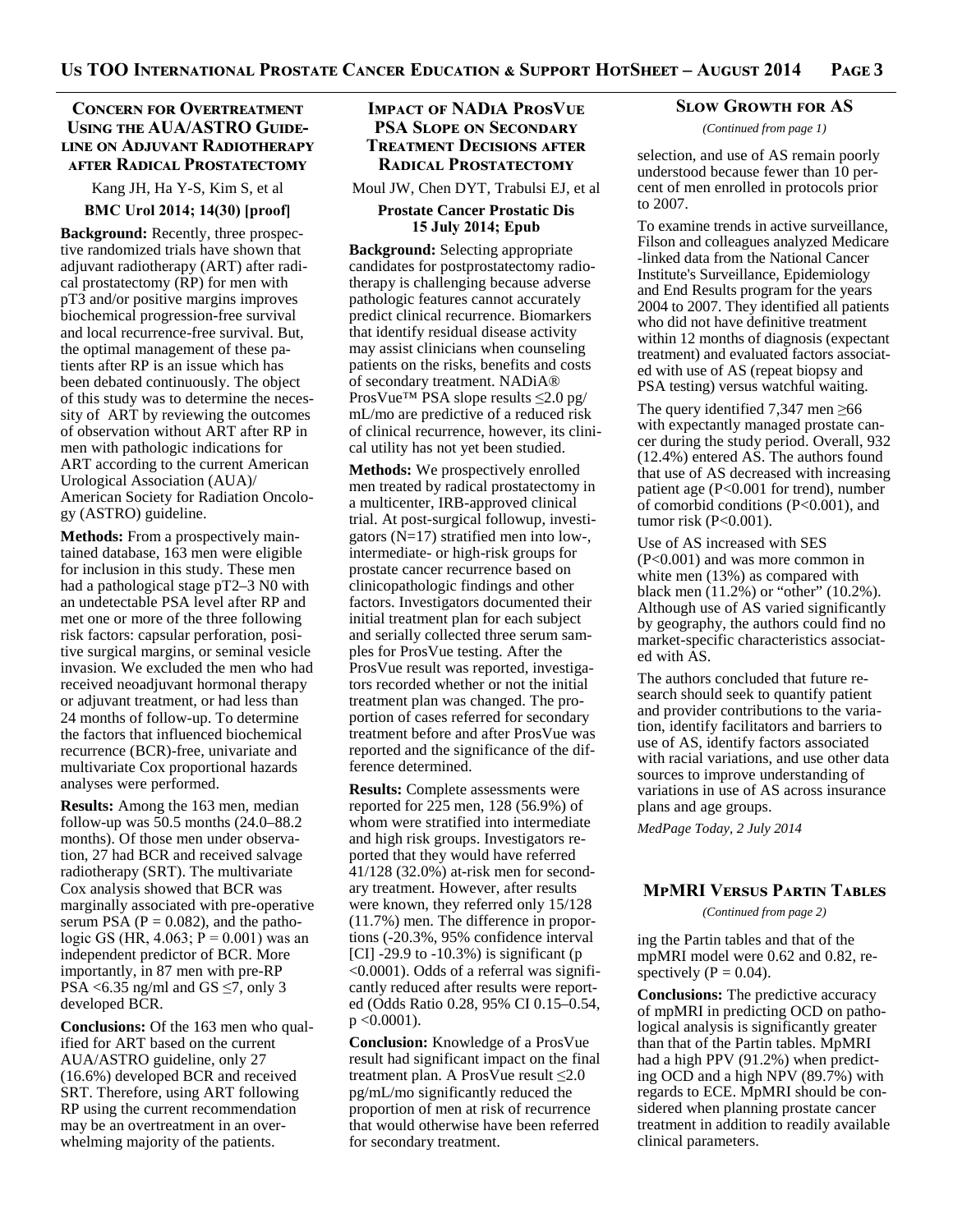## **LOW DETECTABLE PSA AFTER RADICAL PROSTATECTOMY: TREAT OR WATCH?**

Koulikov D, Mohler M, Mehedint D, et al

#### **J Urol 21 May 2014; Epub**

**Purpose:** To determine whether the pattern of low detectable prostatespecific antigen (PSA) during the first three years of follow-up after radical prostatectomy is a predictor for subsequent biochemical recurrence.

**Materials and Methods:** An institutional database was queried to identify 1,136 men who underwent open retropubic radical prostatectomy or robot-assisted radical prostatectomy 1/5/1993 - 12/29/2008. After applying exclusion criteria, serum PSA and pattern during the first 3 years of follow-up were used to separate 566 men into 3 groups: 1) undetectable PSA (PSA  $\leq 0.03$  ng/ml); 2) low detectable stable PSA (PSA >0.03 and < 0.2 ng/mL; no two subsequent increases and/or PSA velocity (PSAV) <0.05 ng/year); 3) low detectable unstable PSA (PSA  $>0.03$  and  $< 0.2$  ng/mL; two subsequent increases (National Comprehensive Cancer Network [NCCN]) and/or PSAV  $\geq$ 0.05 ng/year). The primary end point was biochemical recurrence, which was defined as PSA ≥0.2 ng/mL or receipt of radiation therapy beyond 3 years of follow-up.

**Results:** 7-year biochemical recurrencefree survival was 95%, 94%, and 37% for the undetectable, low detectable-Stable, and low detectable-Unstable groups, respectively (Log-rank test, p<0.0001). On multivariate analyses, the PSA pattern during the three years after operation (undetectable versus low detectable-Unstable, HR=15.9; undetectable versus low detectable-Stable,  $HR=1.6$ ), pathological T (pT2 versus >pT2, HR=1.8), pathological Gleason score ( $\le$ 7 versus  $\frac{7}{7}$ , HR=2.3;  $\le$ 7 versus 8 -10, HR=3.3) and surgical margins (negative versus positive,  $HR=1.8$ ) significantly predicted biochemical recurrence.

**Conclusion:** The combination of PSAV and NCCN criteria for biochemical recurrence following radical prostatectomy separated well men with low detectable PSA after RP into those who require treatment from those who can be watched safely.

## Doc Moyad's What Works & What is Worthless Column, Also KNOWN AS "NO BOGUS SCIENCE" COLUMN

## **"Breaking news on vitamin C and E dietary supplements and cancer? Nada!"**

Mark A. Moyad, MD, MPH, Univ. of Michigan Medical Center, Dept. of Urology

**Editor's note:** Us TOO has invited certain physicians and others to provide information and commentary for the *HotSheet* to enrich its content to empower the reader. This column contains the opinions and thoughts of its author and is not necessarily those of Us TOO International.

#### **Bottom Line:**

In one of the largest randomized trials (PHS2) to determine the impact of vitamin C (500 mg every day) and vitamin E (400 IU dl-alpha-tocopherol every other day) in healthy men (actually healthy physicians-an oxymoron?), both supplements were found to have no impact on prostate cancer (no increase or decrease in risk)! And, even though the trial ended in 2007, many participants were still followed to determine the more long-term impact of these supplements and again nothing was found.<sup>1</sup> In other words, perhaps we are worrying too much about vitamin E and prostate cancer. But there is still no reason to buy or use these supplements if you have prostate cancer or are trying to prevent prostate cancer (the amount in most single pill per day multivitamins are not a concern).

\_\_\_\_\_\_\_\_\_\_\_\_\_\_\_\_\_\_\_\_\_\_\_\_\_\_\_\_\_\_\_\_

Okay, the 2014 World Cup Final is over, which means I no longer walk around my house anymore yelling "GOALLLLLLLLLLLLL!!!" because my wife, kids and dog will be completely annoyed, as they were during the tournament. But at least I had an excuse why it was necessary during this time. Now, on to what is new in the prostate cancer front and supplements and the answer is NOTHING! Nada! Zilch! Now, this is not a bad thing but may actually be a good thing! Why? I am glad I asked myself this question. Over the past several years I and many others have warned folks that vitamin E supplements can increase the risk of prostate cancer because of findings from the notable SELECT trial. However, what got missed in all the cacophony is the actual or absolute risk of getting prostate cancer from vitamin E supplements. While higher than average, overall, it is only minimally increased. And, results from another large U.S. trial (PHS2) has now suggested that there is neither an increased or decreased risk of prostate cancer due to intake of vitamin E or vitamin C supplements. In fact, in the latest update from this U.S. trial, again

known as PHS2, researchers found nothing except a suggestion that vitamin C (not vitamin E) supplements might significantly lower colorectal cancer risk in men! Hey, why didn't this receive more attention?

So, what are you supposed to do with all this information? Basically, nothing has changed and I do not believe anyone diagnosed or treated for prostate cancer should take an individual vitamin E supplement. And, if you want to take a vitamin C supplement to prevent colds or because you think it is immune healthy, then go ahead and take it. But keep in mind that vitamin C can increase your risk of developing a kidney stone. I take vitamin C supplements when I train for marathons or half-marathons as a means to reduce my risk of catching colds (which is where most of the positive research is for vitamin C), so it keeps me healthy enough to wait in the dark in my house and when my wife and kids come home from the store I turn on the lights and yell

#### "GOALLLLLLLLLLLLL!!!"

#### Reference:

1. Wang L, Sesso HD, Glynn RJ, et al. Vitamin E and C supplementation and risk of cancer in men: posttrial follow-up in the Physicians' Health Study II randomized trial. Am J Clin Nutr 14 July 2014, Epub.

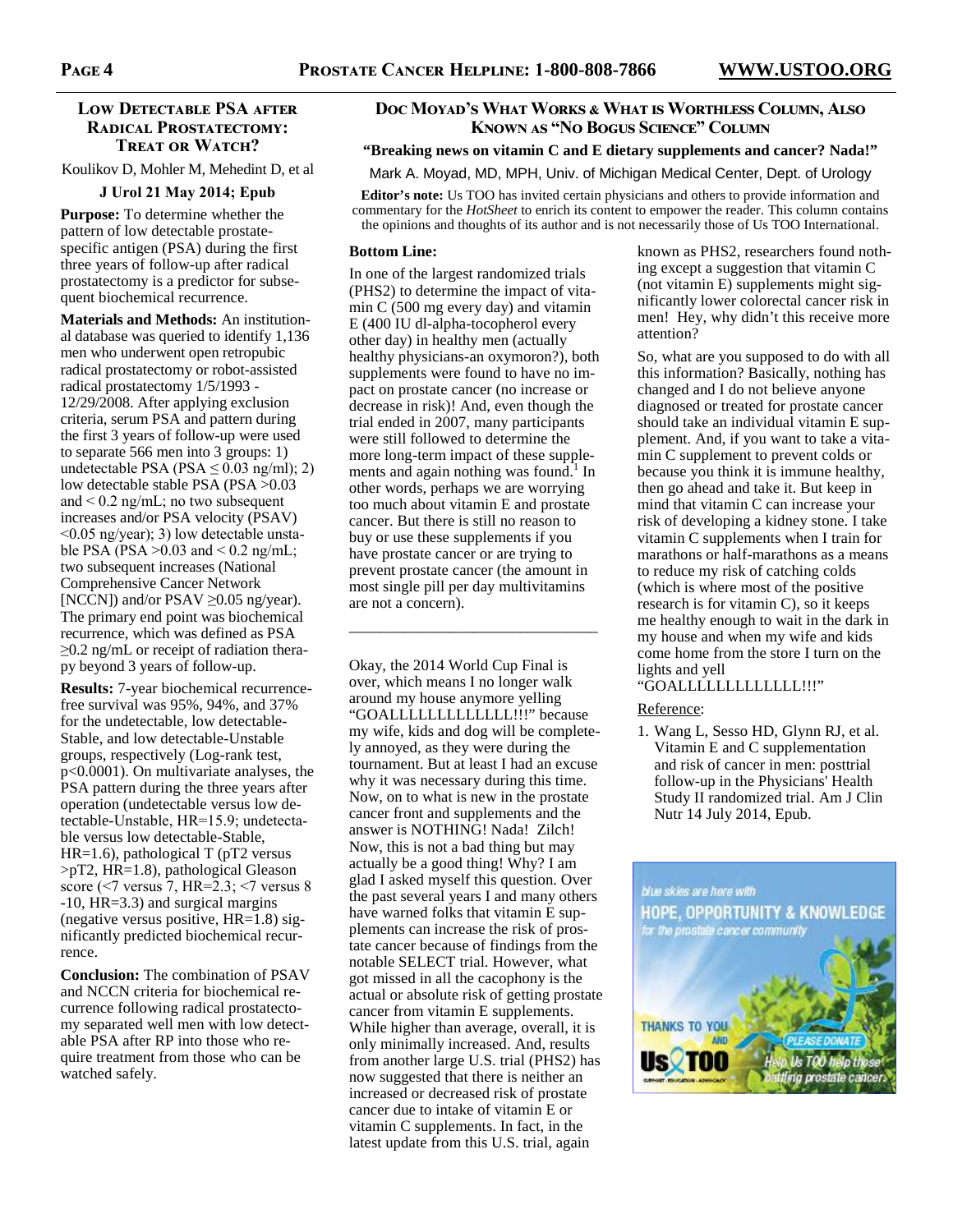## Serum Alkaline Phosphatase **DIFFERENTIATES PROSTATE-SPECIFIC ANTIGEN FLARE FROM EARLY DISEASE PROGRESSION AF-TER DOCETAXEL CHEMOTHERAPY** IN CASTRATION-RESISTANT **PROSTATE CANCER WITH BONE METASTASIS**

Han KS, Hong SJ

#### **J Cancer Res Clin Oncol 4 May 2014; Epub**

**Purpose**: A transient rise in prostatespecific antigen (PSA) after the initiation of chemotherapy, known as PSA flare, has been frequently reported in patients with castration-resistant prostate cancer (CRPC). But there has been no way to differentiate PSA rises in CRPC. We investigated whether bonerelated serum markers differentiate PSA flare from progression in CRPC patients with bone metastasis.

**Methods:** We reviewed CRPC patients with bone metastasis who received systemic chemotherapy from 2002 to 2008. Pretreatment baseline and follow-up data including age, performance score, PSA, Gleason score, alkaline phosphatase (ALP), calcium level, and hemoglobin were evaluated. Pretreatment parameters and follow-up serum parameters after the first cycle of chemotherapy were included in statistical analyses.

**Results:** PSA increased in 38 patients (45.8 %) at the first evaluation after chemotherapy. Among the PSA rises, PSA increased continuously or did not decrease to the stabilization level by the third evaluation in 22 (26.5 %) patients, while PSA decreased to the stabilization or response level by the third evaluation in 16 (19.3 %). PSA flare occurred in 17 (20.5 %). The univariate analyses showed that no baseline parameters were associated with PSA flare, but the initial ALP decrease, changed ALP ratio, and median calcium level were significantly associated with PSA flare  $(p =$ 0.001,  $p = 0.008$  and  $p = 0.012$ , respectively). Multivariate logistic regression analysis showed that a change in the ALP level is an independent predictive factor for PSA flare ( $p = 0.017$ ).

**Conclusions:** ALP is a useful biomarker to differentiate PSA flare from early PSA progression during docetaxel chemotherapy in CRPC patients with bone metastasis.

## GETTING BACK TO EQUAL: THE INFLUENCE OF INSURANCE STATUS ON RACIAL DISPARITIES IN **THE TREATMENT OF AFRICAN AMERICAN MEN WITH HIGH-RISK PROSTATE CANCER**

Mahal BA, Ziehr DR, Aizer AA, et al

#### **Urol Oncol 17 May 2014; Epub**

**Objectives:** Treating high-risk prostate cancer with definitive therapy improves survival. We evaluated whether having health insurance reduces racial disparities in the use of definitive therapy for high-risk prostate cancer.

**Materials and Methods:** The Surveillance, Epidemiology, and End Results Program was used to identify 70,006 men with localized high-risk prostate cancer (prostate-specific antigen level >20ng/ml or Gleason score 8-10 or stage >cT3a) diagnosed from 2007 to 2010. We used multivariable logistic regression to analyze the 64,277 patients with complete data to determine the factors associated with receipt of definitive therapy.

**Results:** Compared with white men, African American (AA) men were significantly less likely to receive definitive treatment (adjusted odds ratio  $[AOR] = 0.60; 95\% CI: 0.56-0.64; P <$ 0.001) after adjusting for sociodemographics and known prostate cancer prognostic factors. There was a significant interaction between race and insurance status ( $P_{interaction} = 0.01$ ) such that insurance coverage was associated with a reduction in racial disparity between AA and white patients regarding receipt of definitive therapy. Specifically, the AOR for definitive treatment for AA vs. white was 0.38 (95% CI: 0.27-0.54, P< 0.001) among uninsured men, whereas the AOR was 0.62 (95% CI: 0.57-0.66, P< 0.001) among insured men.

**Conclusions:** AA men with high-risk prostate cancer were significantly less likely to receive potentially life-saving definitive treatment when compared with white men. Having health insurance was associated with a reduction in this racial treatment disparity, suggesting that expansion of health insurance coverage may help reduce racial disparities in the management of men with aggressive cancers.

#### 18F-DCFBC AND PET/CT

*(Continued from page 1)* 

was 58.0 ng/mL. Rising PSA levels and radiographic evidence on conventional imaging (CT or bone scan) indicated new or progressive prostate cancer. Five of the patients had castration-sensitive disease and seven had CRPC.

Two hours after the men were injected with approximately 10 mCi of 18F-DCFBC, PET/CT images were used to measure the maximum standardized uptake value  $(SUV_{max})$  of the tracer.

"We didn't see any significant difference in the level of uptake between hormone-sensitive and hormone-resistant disease," Dr. Rowe reported (average  $\text{SUV}_{\text{max}}$ , 10.6 vs. 11.6; P = 0.41). "However, with higher levels of uptake in the bone lesions of men with resistant disease, there was a trend toward significance," he added (average SU- $V_{\text{max}}$  11.7 vs. 5.1; P = 0.049).

"The arrival of 18F-DCFBC and the finding that it is still useful in CRPC should hasten the development of PSMA-directed therapies," noted Peter Choyke MD, senior investigator for the Molecular Imaging Program at the National Cancer Institutes, in an email to Medscape Medical News.

The new tracer "will be especially useful in restaging patients after the biochemical recurrence of prostate cancer and in monitoring patients with more advanced disease," he added.

Presented at the 2014 SNMMI Annual meeting, Abstract 19, 8 June 2014 *Medscape Medical News, 10 June 2014* 

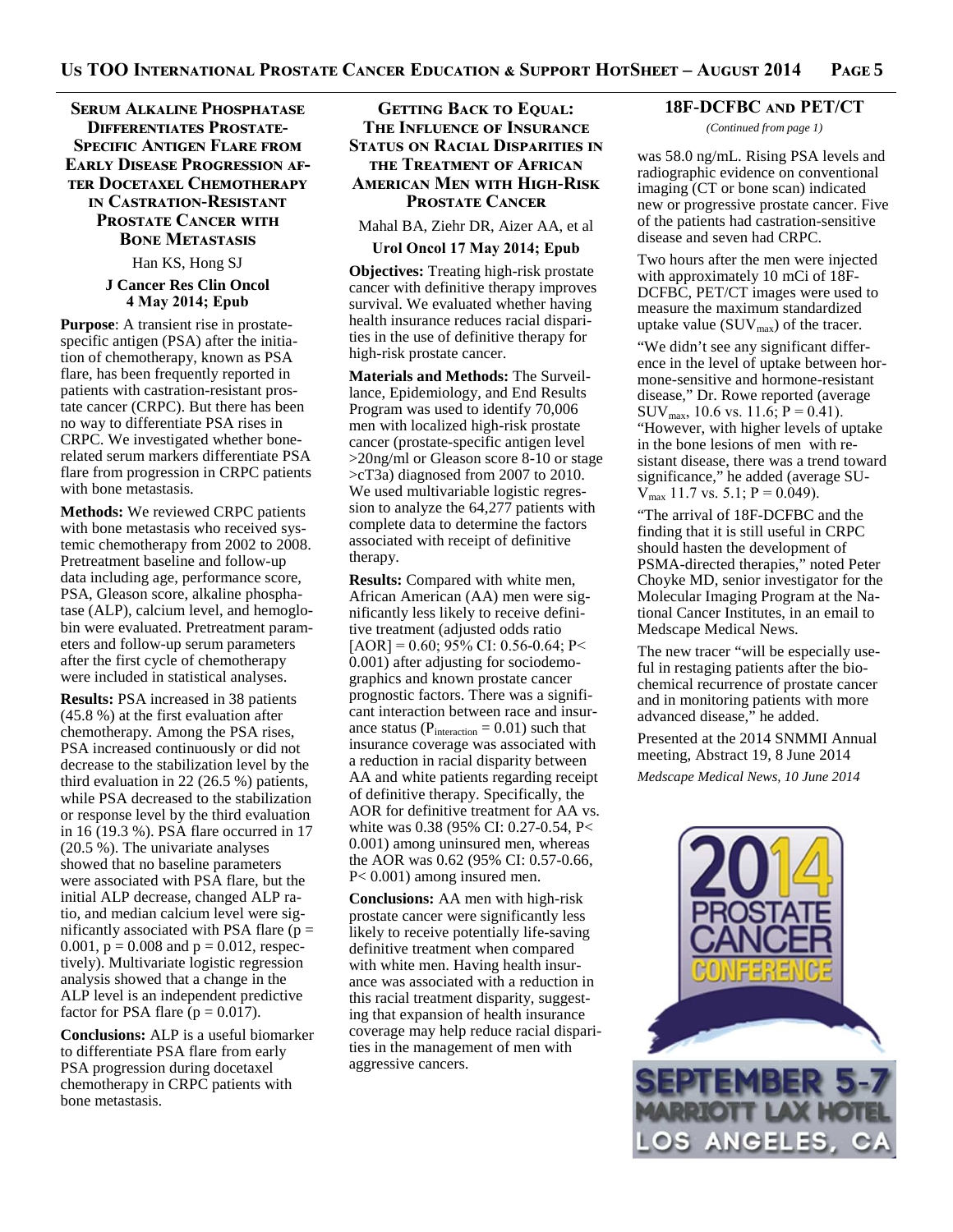## VASECTOMY AND PROSTATE CANCER - HOW SERIOUS IS THE LINK?

Men who had a vasectomy had a significantly greater risk of developing aggressive, potentially fatal prostate cancer, according to data from a 50,000-patient cohort study.

Overall, vasectomy increased the risk of prostate cancer by about 10%, increasing to about 20% for high-grade and lethal cancers. A subgroup analysis showed more than a 50% greater risk of prostate cancer among men who underwent regular prostate-specific antigen (PSA) screening for prostate cancer, as reported online in the *Journal of Clinical Oncology*.

The authors emphasized that the overall association between vasectomy and prostate cancer was modest.

"The cumulative incidence of lethal prostate cancer during a 24-year followup was 1.6%," Lorelei A. Mucci, ScD, of Harvard School of Public Health, and colleagues concluded. "Thus, these relative risks translate into small increases in absolute risk. The decision to opt for a vasectomy remains a highly personal one in which the potential risks and benefits must be considered."

A urologist who has studied lifestyle factors associated with prostate cancer said the results reinforce a previously reported link between vasectomy and prostate cancer, but seconded the notion that the association is modest.

"I think we need to tell men that vasectomy has some risk with prostate cancer, may be linked, but we don't know," said Stephen Freedland, MD, of Duke University. "It's something they need to be aware of and monitored, but really, to me, this is not something that is such a strong association that we need to be changing the way we practice, either prostate cancer screening or vasectomy."

Cohort and observational studies dating back to the early 1990s have yielded conflicting results about the association between vasectomy and prostate cancer.



Reaching Men Through the Universal Language of Beer.

Some studies have shown as much as a twofold increase in the risk of prostate cancer after vasectomy, whereas others showed no association, the authors noted.

Studies showing positive associations have been criticized for potential detection bias and confounding by several factors. To address the shortcomings of previous investigations, Mucci and colleagues examined the association between vasectomy and prostate cancer among participants in the Health Professionals Follow-Up Study, which involved men who were ages 40 to 75 at enrollment in 1986.

During follow-up through 2010, 6,023 participants had newly diagnosed prostate cancer, including 811 lethal cases. The data showed that 12,321 of the men had vasectomies. The primary outcomes were the relative risk (RR) of total, advanced, high-grade, and lethal prostate cancer, adjusted for a variety of possible confounders.

The results showed association between vasectomy and an increased risk of:

- Total prostate cancer: RR 1.10, 95% CI 1.04-1.17
- High-grade disease (Gleason score 8-10): RR 1.22, 95% CI 1.03-1.45
- Lethal prostate cancer (death or distant metastases): RR 1.19, 95% CI 1.00-1.43

The authors identified a stronger association between vasectomy and prostate cancer among men who had regular screening PSA tests for prostate cancer (RR 1.56, 95% CI 1.03-2.36).

Vasectomy did not have a significant association with low-grade or localized prostate cancer.

"Additional analyses suggested that the associations were not driven by differences in sex hormone levels, sexually transmitted infections, or cancer treatment," the authors said of their findings.

"The study adds information to the discussion and controversy surrounding vasectomy and prostate cancer but leaves many questions unanswered," said Gerald Andriole, MD, of Washington University in St. Louis, MO.

"What limits the robustness of the finding is that there are potentially many unknown confounders that could explain the excess cancer and high-grade disease in men who had vasectomy," Andriole told MedPage Today by email. "For example, did men in each group

seek equivalent treatments for benign prostatic hyperplasia? If so, did they receive 5-alpha reductase inhibitors, which may affect the number of men undergoing biopsy of the prostate and the Gleason score of the cancer, in equal frequency.

"Use of transurethral resection of the prostate, statins, selenium, and a number of other factors can influence prostate cancer risk," he added.

"The study added little information that goes beyond what previous studies had shown," said Gregory Zagaja, MD, of the University of Chicago. "The study suffered from the same limitations of studies that came before it.

"These population-based studies are significantly flawed in that there is no mention as to the incidence of prostate cancer screening in the study population," Zagaja said in an email. "If the incidence of screening was different between the vasectomy cohort when compared to the nonvasectomy group, this can significantly account or the differences seen in the study. This would also influence the differences seen in high-risk and lethal prostate cancer."

Freedland, Andriole, and Zagaja all said that no consensus exists about potential biological explanations for reported associations between vasectomy and prostate cancer or whether the association is biologically plausible.

"The fact that the same type of specialist – a urologist – performs vasectomies and diagnoses prostate cancer is another issue," Freedland said.

"If you have a vasectomy and you're at higher risk, is it because you have a higher risk of developing prostate cancer or is it because you're seeing the doctor who diagnoses your cancer, so you're going to be screened more closely?" he said.

*MedPage Today, 9 July 2014* 

*Want to learn more about local prostate cancer support group activities? Read the*



*at www.ustoo.org!*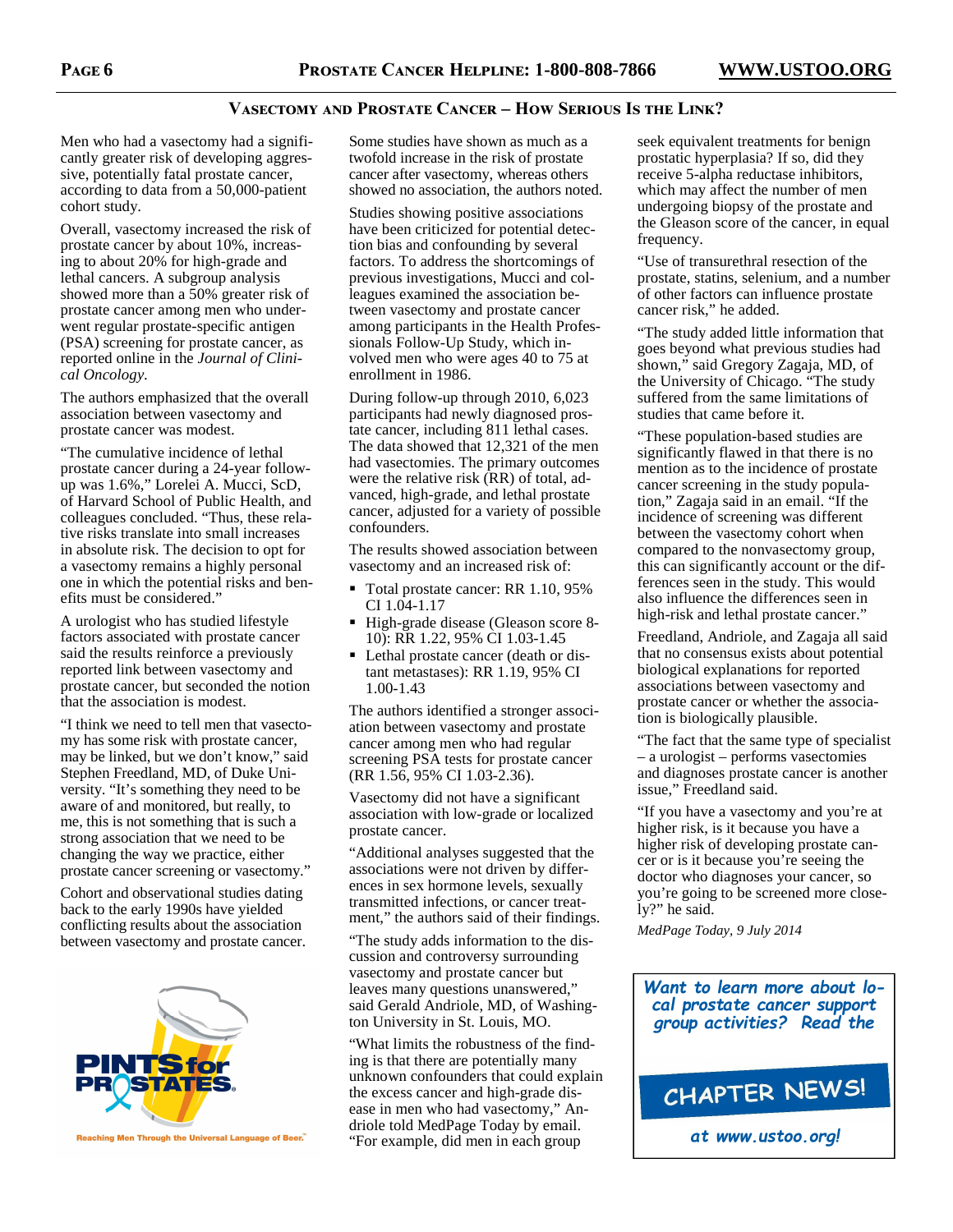## **COMBINING PROSTATE-SPECIFIC ANTIGEN NADIR AND TIME TO NA-DIR ALLOWS FOR EARLY IDENTIFI-CATION OF PATIENTS AT HIGHEST RISK FOR DEVELOPMENT OF ME-TASTASIS AND DEATH FOLLOWING SALVAGE RADIATION THERAPY**

Jackson W, Johnson S, Foster B, et al

#### **Pract Radiat Oncol 4(2):99-107, 2014**

**Purpose:** Little is known regarding the prognostic capability of prostate-specific antigen (PSA) nadir (nPSA) and time to nPSA (TnPSA) following salvage radiation therapy (SRT) for biochemical failure (BF) post radical prostatectomy (RP). We sought to assess their prognostic significance in this setting.

**Methods and materials:** A total of 448 patients who received SRT without androgen deprivation therapy at a single academic institution were included in this retrospective analysis. Univariate analysis and multivariate Cox proportional hazards models were used to assess BF, distant metastasis (DM), prostate cancer-specific death (PCSD), and overall survival (OS). A prognostic nomogram incorporating nPSA and TnPSA was developed and validated in randomly allocated training and validation cohorts.

**Results:** Median follow-up post-SRT was 64 months. Median nPSA and TnPSA were undetectable and 6.7 months, respectively. On univariate analysis, a detectable nPSA  $(p<0.01)$ and  $TnPSA < 6$  months ( $p<0.01$ ) were predictive of all outcomes. In a training cohort, a 14-point nomogram incorporating detectable nPSA, TnPSA, Gleason score, pre-radiation therapy PSA, and seminal vesicle invasion predicted BF (hazard ratio[HR], 1.4; p<0.0001), DM (HR, 1.3; p<0.0001), PCSD (HR, 1.3; p<0.0001), and decreased OS (HR, 1.2; p<0.0001). Adding nPSA and TnPSA improved the prognostic value of the nomogram compared to using clinical predictors only. The nomogram was evaluated in a validation cohort where it was predictive of BF (c-index =  $0.77$ ), DM (0.73), and PCSD (0.69).

**Conclusions:** Patients with a detectable nPSA also having a TnPSA < 6 months post-SRT are at high-risk for DM, PCSD, and decreased OS. These patients are unlikely to have clinically localized disease and should be considered for initiation of systemic therapies.

## **INTOLERANCE OF UNCERTAINTY, COGNITIVE COMPLAINTS, AND CANCER-RELATED DISTRESS IN PROSTATE CANCER SURVIVORS**

Eisenberg S, Kurita K, Taylor-Ford M, et al

#### **Psychooncology 2 June 2014; Epub**

**Objective:** Prostate cancer survivors have reported cognitive complaints following treatment, and these difficulties may be associated with survivors' ongoing cancer-related distress.

Intolerance of uncertainty may exacerbate this hypothesized relationship by predisposing individuals to approach uncertain situations such as cancer survivorship in an inflexible and negative manner. We investigated whether greater cognitive complaints and higher intolerance of uncertainty would interact in their relation to more cancer-related distress symptoms.

**Methods:** This cross-sectional, questionnaire-based study included 67 prostate cancer survivors who were three to five years post treatment. Hierarchical multiple regression analyses tested the extent to which intolerance of uncertainty, cognitive complaints, and their interaction were associated with cancer-related distress (measured with the Impact of Event Scale-Revised; IES-R) after adjusting for age, education, physical symptoms, and fear of cancer recurrence.

**Results:** Intolerance of uncertainty was positively associated with the IES-R avoidance and hyperarousal subscales. More cognitive complaints were associated with higher scores on the IES-R hyperarousal subscale. The interaction of intolerance of uncertainty and cognitive complaints was significantly associated with IES-R intrusion, such that greater cognitive complaints were associated with greater intrusive thoughts in survivors high in intolerance of uncertainty but not those low in it.

**Conclusions:** Prostate cancer survivors who report cognitive difficulties or who find uncertainty uncomfortable and unacceptable may be at greater risk for cancer-related distress, even three to five years after completing treatment. It may be beneficial to address both cognitive complaints and intolerance of uncertainty in psychosocial interventions.

## **New Androgen Receptor INHIBITOR SHOWS ACTIVITY IN METASTATIC CASTRATION-RESISTANT PROSTATE CANCER**

ODM-201 is a novel androgen receptor inhibitor, structurally distinct from enzalutamide, that acts via high-affinity binding to the androgen receptor and inhibition of receptor nuclear translocation. In the phase I/II ARADES trial reported in *The Lancet Oncology*, Fizazi et al identified no maximum tolerated dose and observed PSA responses in men with progressive metastatic castration-resistant prostate cancer (CRPC).

In this study, conducted in 23 U.S. and European hospitals, no dose-limiting toxicity or maximum tolerated dose was found at an oral ODM-201 dose range of 200 mg to 1,800 mg daily in the phase I portion. In the phase II portion, 110 men were randomly assigned to receive doses of 200 mg (n =  $38$ ), 400 mg (n = 37), or 1,400 mg (n = 35); four, seven, and three men treated at these dose levels in the phase I portion were also advanced to phase II evaluation. The primary endpoint was  $\geq$ 50% reduction in serum PSA at week 12.

Among evaluable men, PSA response at 12 weeks was observed in 29, 33, and 33% at 200, 400 mg, and 1,400 mg/day, respectively. Response rates were higher among men who were chemotherapynaive and had not received CYP17 inhibitor treatment. Follow-up is ongoing.

No dose-related trends in adverse events were observed. The most common adverse events of any grade in all patients in the phase II study were fatigue/ asthenia (34%), back pain (25%), and arthralgia (21%). The most common grade 3 adverse events were fatigue/ asthenia, back pain, arthralgia, pain, and anemia, all of which occurred in 2% of men. Grade 4 adverse events occurred in two patients (2%). Treatment was discontinued due to adverse events in 3%, with none of these adverse events being considered related to ODM-201 treatment.

The investigators concluded, "Our results suggest that ODM-201 monotherapy in men with progressive metastatic castration-resistant prostate cancer provides disease suppression and that ODM -201 has a favourable safety profile. These findings support further investigation of clinical responses with ODM-201 in men with castration-resistant prostate cancer."

*The ASCO Post, 15 July 2014*